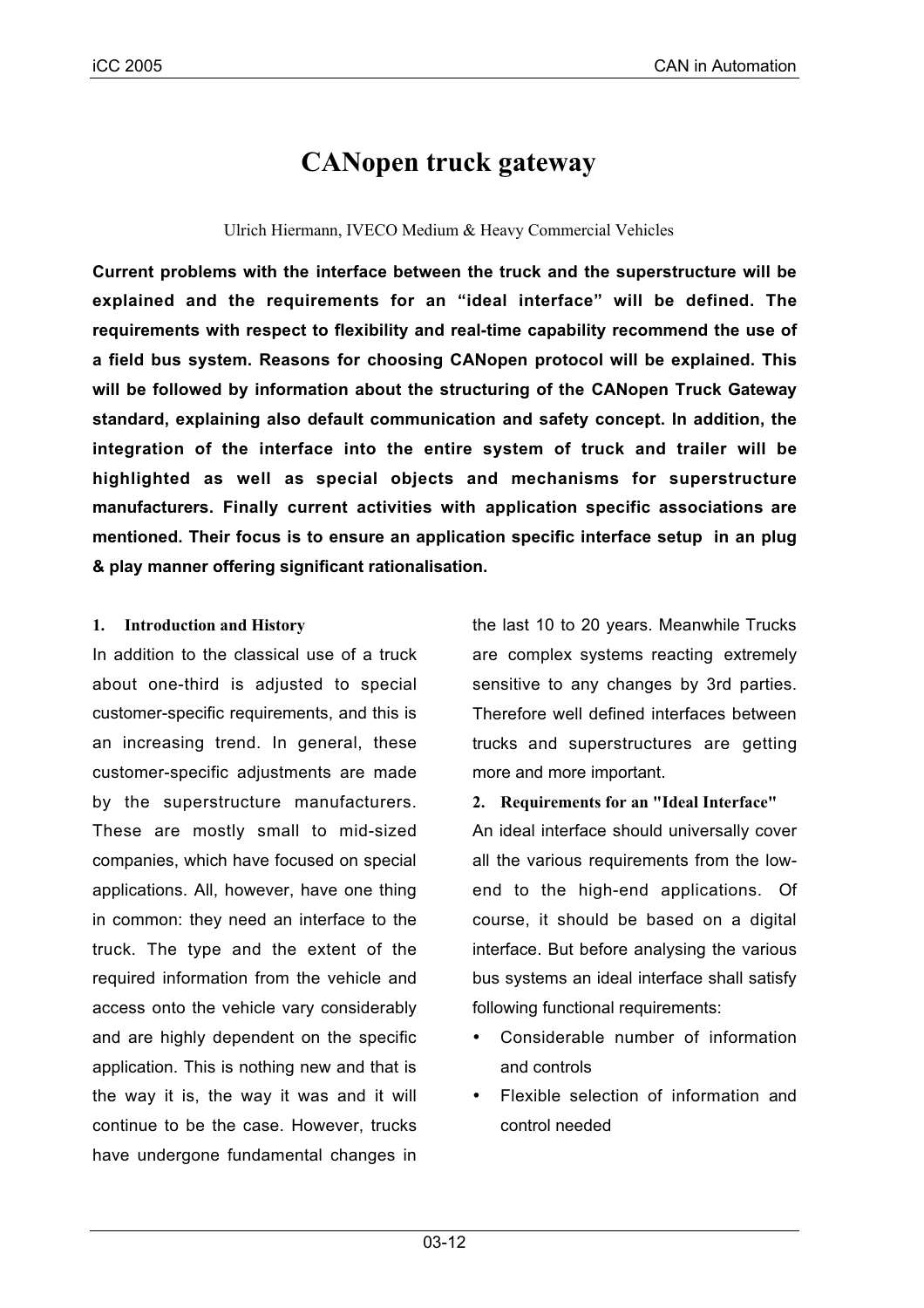- Flexible Communication setup to match specific application needs
- Clearly defined safety aspects
- Expandable and future prove
- Cost efficient

Physical aspects, such as the definition of standard connectors, its pin assignments and the connector locations are assumed self-evident and will not be discussed further.

Beside these functional requirements an ideal interface shall provide a bus system allowing connection of various in- and output devices. Surely it shall base on a known and wide spread protocol. For the use of programmable devices, the Master / Slave communication should be supported. The increasing trend to shift intelligence into peripheral devices and the increased process splitting to several programmable devices make a Multimaster bus access necessary. The bus system should encompass devices with high complexity such as supervising control units as as the simplest and very low-priced devices like binary sensors and actors. Beside the availability of low-cost components, predefined devices and application profiles are extremely important for economic system integration. Such application profiles are the prerequisite for the use of standard devices allowing rationalisation. Further, the bus system must satisfy high

requirements for communication security in an environment, which is influenced by electromagnetic interference's. The bus system usage is expected mainly in process related communication. Short telegrams would be sufficient for this purpose. For special requirements, such as the transmission of configuration files, diagnosis data or things similar, the transmission of longer telegrams should also be supported. As a summary, the bus system should satisfy the following requirements:

- Real-time capability High
- Transmission speed High
- Reliability & failure tolerance High
- Electromagnetic capability High
- Flexibility / configuration High
- Installation / assembly Low
- Cost effectiveness High

These requirements are fulfilled by field buses.

# **3. Overview of Field bus Systems**

What field bus systems are available on the market? Investigating the most conventional field bus systems

- **PROFIBUS**
- InterBus
- **Bitbus**
- CAN
- •

indicates benefits of the CAN bus system, in particular in the area of electromagnetic capability. The additional requirements according to section 2 as regards real-time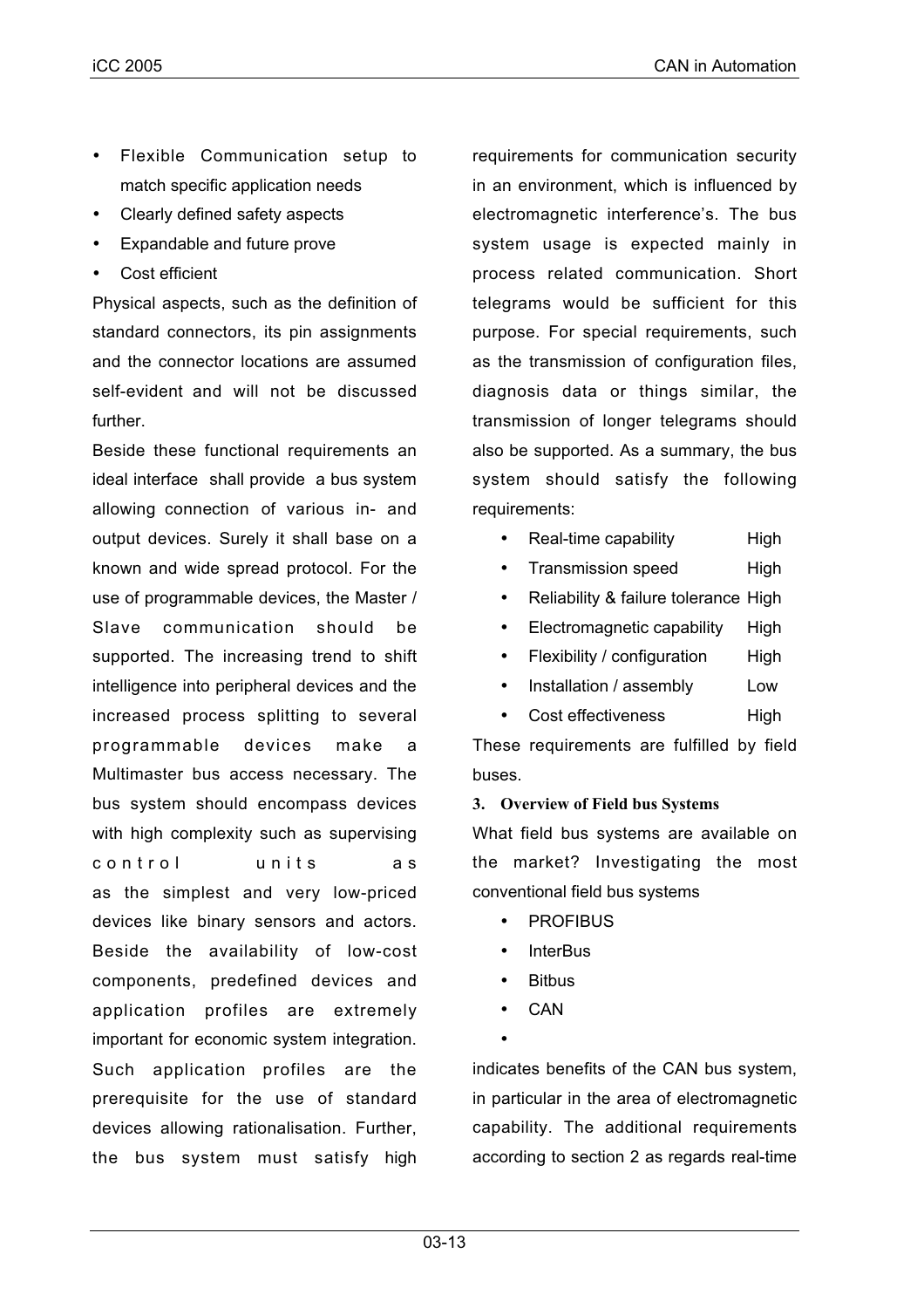capability, transmission speed, flexibility and cost effectiveness are fulfilled by the CAN bus system. CAN was originally developed by BOSCH especially for vehicles requirements. In the meantime, CAN is being used in a high number of non-automotive applications with great success. The sale of more than 100 million CAN transceivers impressively shows the success story of the CAN bus system.

### **4. CAN Standardisation**

# **4.1. available CAN protocols**

The standardisation of CAN in accordance with ISO 11898 only includes the  $ISO/OSI<sup>1</sup>$ layers 1 and 2. The implementation of the application layer is left to the user. He must define:

- values to be transmitted including value resolution
- value mapping into messages
- assignment of priority and transmission parameters of messages.

This does not present any problems for closed systems. However, if CAN devices and components from various manufacturers are to be integrated into one CAN bus system, then all of the above points must be individually defined and agreed on for each implementation. This would be associated with a very high expenditure and would not be economically feasible. As already mentioned, an "ideal interface" between the truck and the superstructure must, on the one hand, allow a free communication set-up and, on the other hand, be highly standardised by means of device or application profiles. Various approaches have already been developed with the goal of standardising CAN communication. The conventional CAN protocols are:

- SDS (Smart Distributed Systems)
- Device Net
- CANopen
- SAE $^2$  J1939

The CAN protocols SDS and Device Net were developed for the automation technology. SAE J1939 was specially developed for automotive applications and CANopen focus on distributed automation

| Application<br>Profile                  |                 |             |                                                      | CiA<br>Application<br>Profiles           |                                                       |
|-----------------------------------------|-----------------|-------------|------------------------------------------------------|------------------------------------------|-------------------------------------------------------|
| Device<br>Profile                       |                 |             | <b>ODVA</b><br>Device<br>Profiles                    | CiA<br>Device<br>Profiles                | <b>SAE J1939</b><br>-based<br>Application<br>Profiles |
| Application<br>Layer<br>ISO/OSI layer 7 |                 | <b>SDS</b>  | <b>DeviceNet</b><br>EN 50325-3 EN 50325-2 EN 50325-4 | CANopen                                  |                                                       |
| Data Link<br>Layer<br>ISO/OSI layer 2   | <b>CAN 2.0A</b> | ISO 11898-1 | $(11-bit ID)$                                        | ISO 11898-1<br>(11-bit and<br>29-bit ID) | <b>SO 11898-1</b><br>$(29-bit ID)$                    |
| Physical<br>Layer<br>ISO/OSI layer 1    | RS-485          | ISO 11898-2 |                                                      |                                          | <b>ISO 11898-2</b>                                    |

# **illustration 1: CAN Standardisation**

technology. Nevertheless only SAE and CANopen protocol support application profiles (see illustration 1). The SAE J1939

 $1$  ISO/OSI – International Standards

Organisation / Open Systems Interconnection

SAE - Society of Automotive Engineers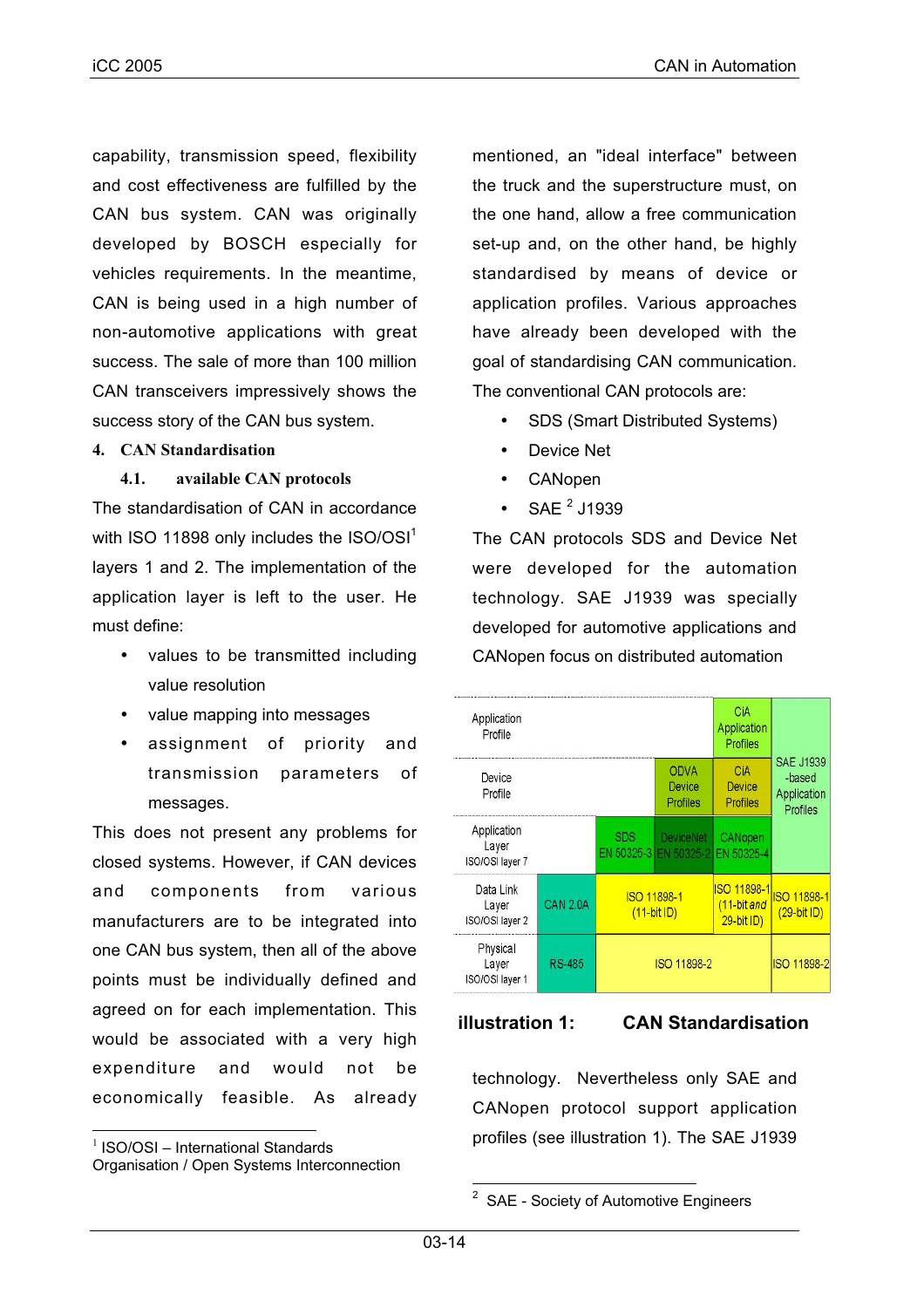describes in detail the communication of various devices within an automotive application. Thus it assures the easy exchangeability of various well defined automotive subsystems but however provides low flexibility only.

# **4.2. CANopen Field Bus System**

Thus only CANopen fulfils the requirements on both high flexibility and application profile support. As already pointed out the CANopen field bus approach is the standardisation for distributed automation technology based on CAN. CANopen is standardised in EN 50325-4. Just shortly after its introduction, it became widely used and can be seen as the definitive standard in Europe for industrial CAN-based system solutions. The CANopen product family is based on "communication profiles". Further highlights from the user point of view are a well defined conformance test and the electronic data sheets (EDS), which are a detailed and standardised electronic device description. All of these standardisation's are a significant advantage compared to other bus systems. The user doesn't have to worry about settings and compatibility problems but allows him to individually adjust all parameters. These technical prerequisites and the non manufacturer dependence of the protocol have lead to a rapid widespread use of the CANopen protocol in the various applications. This is also shown in the numerous components,

development and application tools, and CANopen source code etc., which have been available from various manufacturers on the market for years.

#### **5 . CANopen Device Profile - Truck Gateway DSP 413**

The founding of the CANopen Special Interest Group (SIG) Truck Gateway was in 1998. Participants in the definition included CAN-in-Automation (CiA), all German truck manufacturers, various software and ECU manufacturers and superstructure manufacturers, which were represented by the 'Verband für Arbeitsgeräte und Kommunaltechnik' (VAK). Meanwhile also the other European truck and superstructure manufacturers are participating.

# **5.1. Structuring**

The CANopen Truck Gateway device profile is structured as follows:

- Part 1: General definitions and "default" communications
- Part 2: image of ISO 11992-2 "brake and running gear"
- Part 3: image of ISO 11992-3 "other than brake and running gear"
- Part 4: image of ISO 11992-4 "diagnosis"
- Part 5: Objects for superstructure manufacturers
- Part 6: Generic SAE J1939 CANopen Gateway

CANopen 413 parts 1, 2, 3, 5 and 6 have been approved within 2003. Thus, well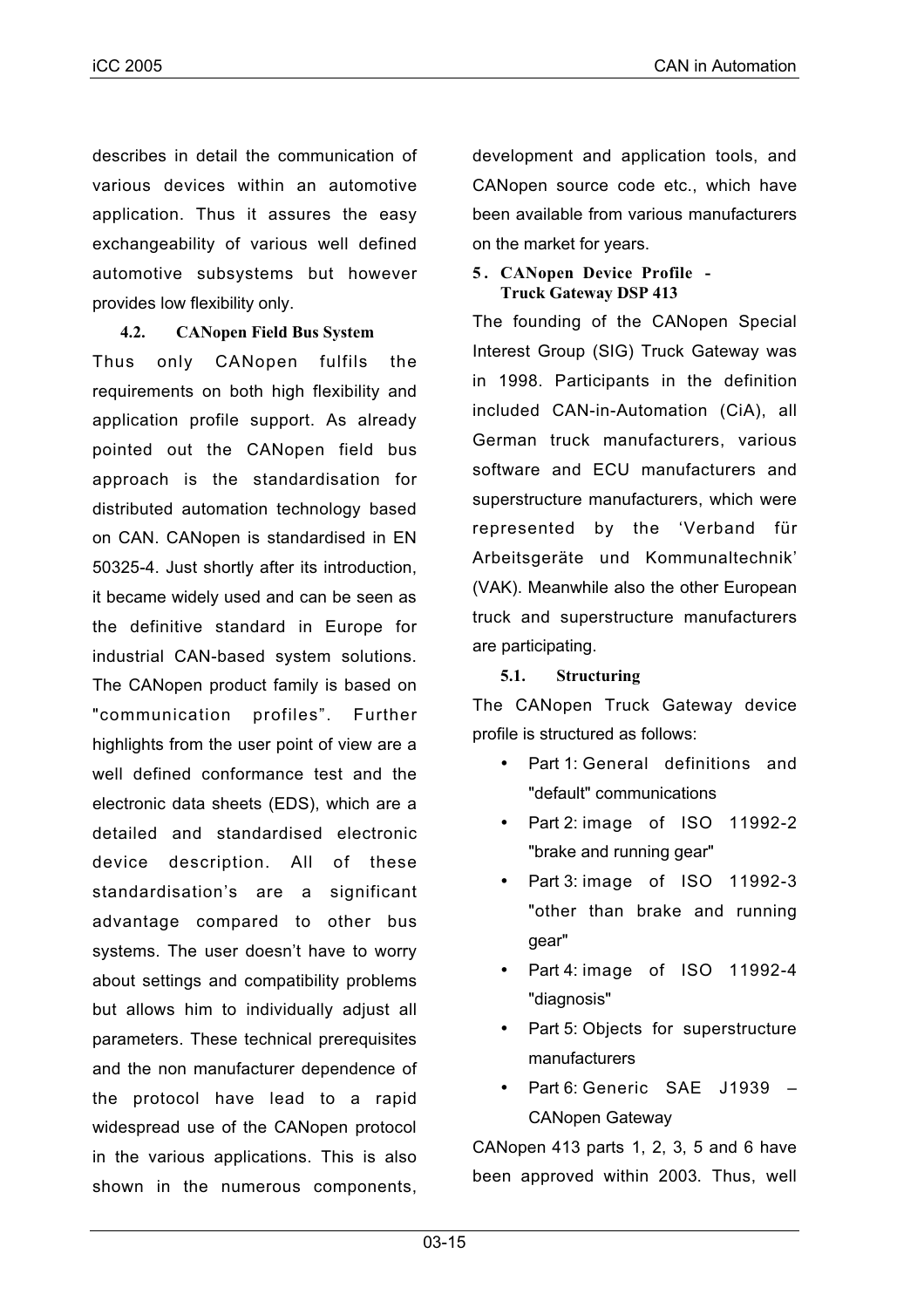over 200 CANopen objects have already been standardised. One reason for this structuring was the already existing ISO 11992 standard, focusing on the data exchange between the truck and the trailer(s). This structuring provides advantages to both the truck and superstructure manufacturers. The truck manufacturer profits during implementation since ISO 11992 and CANopen signals are identical. The superstructure manufacturer will profit since the very same CANopen objects are available in both the truck and in the trailer.

# **5.2. "Default" Communication**

In addition to the above general statements, CANopen 413 part 1 defines "default" communication, which provide a basic functionality in the delivery condition. This was aligned to ISO 11992 part 3 communication

# **5.3. Safety Concept**

Particular attention is drawn to an integrated safety concept for accesses to the vehicle. For the various access CANopen provides an additional information, whether or not a certain access is allowed. Thus, the superstructure manufacturer is always informed in a uniform manner about the authorisation of the various access. Thus, this clear separation increases the safety level for the entire combination of vehicle and superstructure.

# **5.4. Integration into the Entire Vehicle Truck and Trailer**

A further goal is the complete integration of the CANopen interface into the entire vehicle. To achieve this, mechanisms were defined, which use existing network structures without additional wiring. This "tunnelling" mechanism is based on the reservation of special parameter group numbers (PGN) within SAE J1939 and ISO 11992 networks. This really encompasses nothing more than empty messages. The contents of the data, that is all 64-bit user data within the telegram, can be freely defined by the CANopen user. The mechanism is shown in illustration 2. /1/



**illustration 2: CANopen Tunnelling**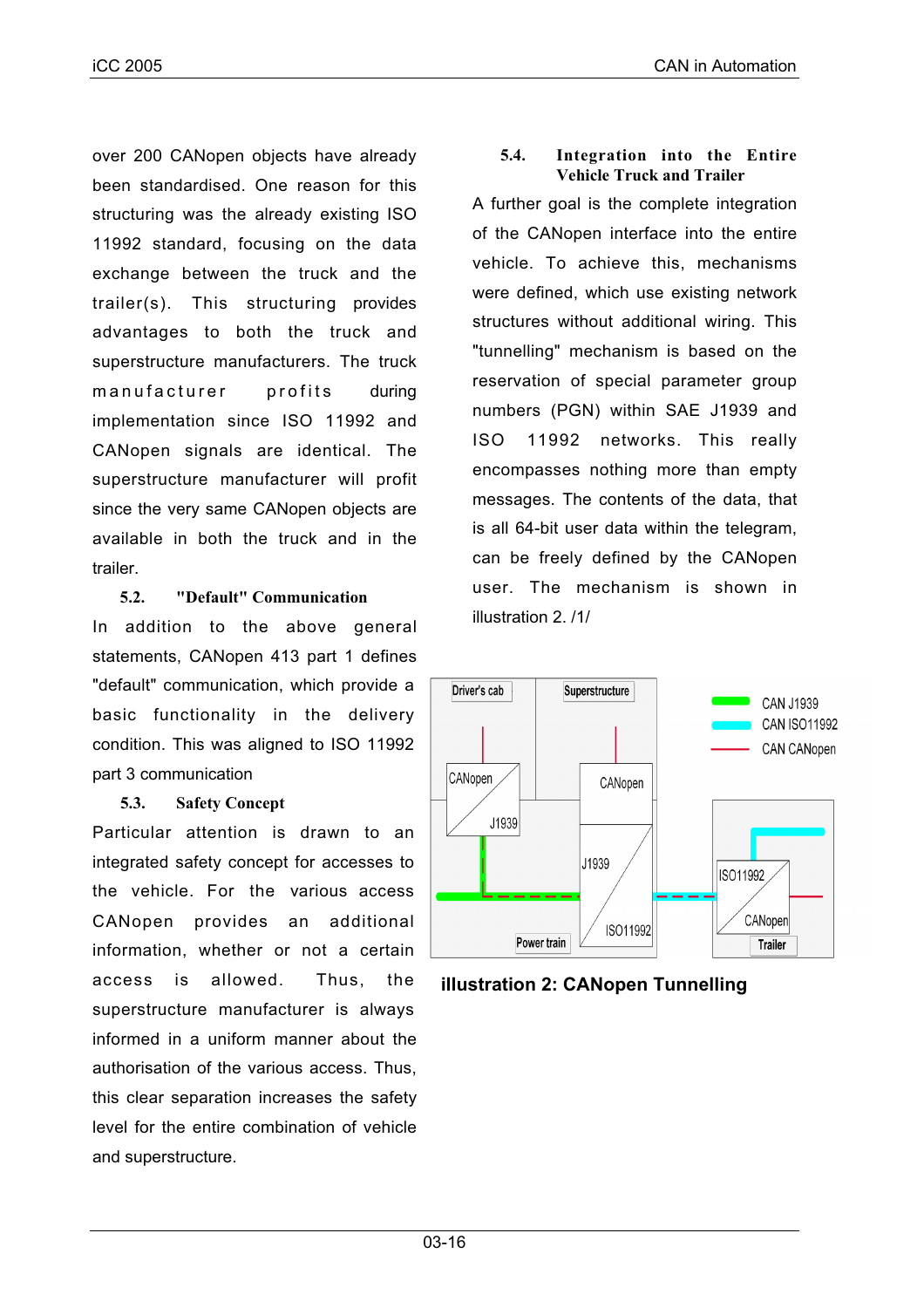# **5.5. Part 5 – Superstructure Manufacturer**

After decisions were made about the basics, co-operation with the superstructure manufacturers of various branches was systematically sought. Their overall requirements were partially covered in CANopen 413 parts 2 and 3. The remaining requirements are standardised in CANopen 413 part 5. These objects can be classified into three groups:

• General Status Information:

Signals mostly simple but highly useful in practice such as:

- Selected language,
- Parking lights,
- low and high Beams
- etc.
	- Additional Status Information:

Two of the most important accesses for the superstructure manufacturer are the engagement of various power take-offs and the control of the engine. CANopen 413 part 5 provide for each PTO individually "PTO control allowed".

- For engine following "control allowed" stati are defined:
- Control engine rpm upper limit
- Control engine rpm lower limit
- Control direct engine rpm
- Control engine torque limit

• Superstructure Status Information: Future developments for commercial vehicles may consider certain superstructure internal status. Certainly,

only standardised information can be considered on vehicle developments. Knowing well, that the presently defined objects only represent the very beginning, the following information is already standardised:

- Current consumption superstruc-ture [A]
- power consumption (net torque) superstructure[kW]

# **5.6. current activities**

The variety of objects offers both complete new functionalities as well as rationalisation. On the market the available objects will significantly depend on both Truck OEM and vehicle configuration. For instance only an vehicle with electronic display may provide the object "selected language" or requesting "stopping brake device" requires that vehicle option being present.

To overcome such practical limitations the CANopen Truck Gateway setup for the various applications will be agreed with the responsible associations resp. user groups. There the mandatory objects will be commonly agreed to ensure base functionality in an plug & play manner. This will be extended for the optional features.

# **6. Conclusions**

First branches have noticed the benefits of an uniform and the manufacturerindependent CANopen Truck Gateway. Simply by aligning the communication setup allows easily the definition defined base and optional functionality in an plug